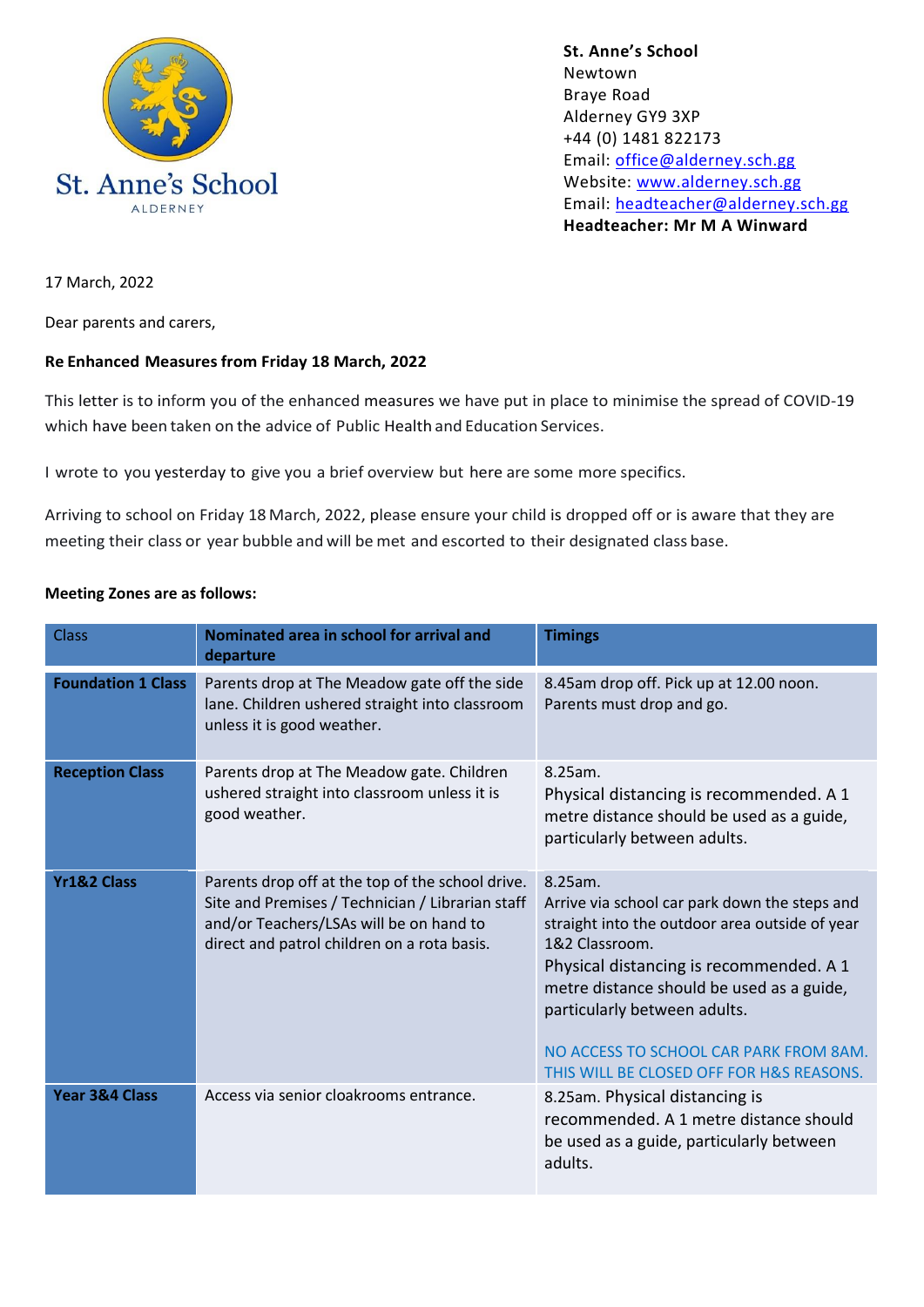| Year 5&6 Class    | Access via junior entrance.                                                                                                                                                                                      | 8.25am. Physical distancing is<br>recommended. A 1 metre distance should<br>be used as a guide, particularly between<br>adults. |
|-------------------|------------------------------------------------------------------------------------------------------------------------------------------------------------------------------------------------------------------|---------------------------------------------------------------------------------------------------------------------------------|
| Year <sub>7</sub> | Access via D&T side door from the school lane<br>into the classroom and then through to the<br>Science<br>Room.                                                                                                  | 8.45am.                                                                                                                         |
| Year <sub>8</sub> | Access via school car park, down passed the<br>School Office and in through the School Hall<br>side doors - pupils to walk through main<br>corridor up the steps and round the stair rail<br>to Maths Classroom. | 8.45am.                                                                                                                         |
| Year 9            | Access via school lane (railway track end)<br>across the playground & into the Geography<br>room.                                                                                                                | 8.45am.                                                                                                                         |
| Year 10           | Access via school lane (railway track end)<br>across the playground, basketball court, up<br>the steps - go through the rear door to<br>English from the veranda.                                                | 8.45am.                                                                                                                         |
| Year 11           | Access via school lane (railway track end)<br>across the playground & into the Art room                                                                                                                          | 8.45am.<br>Year 11s will not need to meet a member of<br>staff as they will go straight to classroom.                           |

# **Guidance for Teaching Bases / Breaks / Lunches**

Schools should ensure that groups of learners are kept apart within the setting as much as possible. This includes planning for staggered and segregated breaks and lunches where possible and may also include zoning areas of the site for use as social space.

| <b>Class</b>                                 | <b>Teaching Base</b>                                      | <b>Staff</b>                                                             |
|----------------------------------------------|-----------------------------------------------------------|--------------------------------------------------------------------------|
| <b>Foundation 1</b>                          | Foundation 1 Classroom / Outdoor                          | Mrs Carre and Miss Gaudion.                                              |
| <b>Class</b>                                 | area (woodland) and The Meadow.                           |                                                                          |
| <b>Reception Class</b>                       | Reception Classroom.                                      | Mrs Costello and Miss Phillips.                                          |
| <b>Yr1&amp;2 Class</b>                       | Year 1&2 Classroom.                                       | Mrs Dawber and Mrs Gentle.                                               |
| Yr3&4 Class                                  | Year 3&4 Classroom/ Inspiration<br>Room.                  | Miss Allison, Mrs Brown and Mrs Williams.                                |
| Year 5&6 Class                               | Year 5&6 Classroom / French Room<br>as a break out space. | Mrs Simeone and Miss Pepper.                                             |
| Year <sub>7</sub>                            | Science Room.                                             | Secondary staff.                                                         |
| Year 8                                       | Maths Room.                                               | Secondary staff.                                                         |
| Year 9                                       | Geography Room.                                           | Secondary staff.                                                         |
| Year 10                                      | English Room.                                             | Secondary staff.                                                         |
| Year 11                                      | Art Room.                                                 | Secondary staff.                                                         |
| <b>SEN/Complex</b><br><b>Needs Provision</b> | The Den.                                                  | Mr Winnett, Ms Costea, Ms Cotton and Ms Smith as<br>required/timetabled. |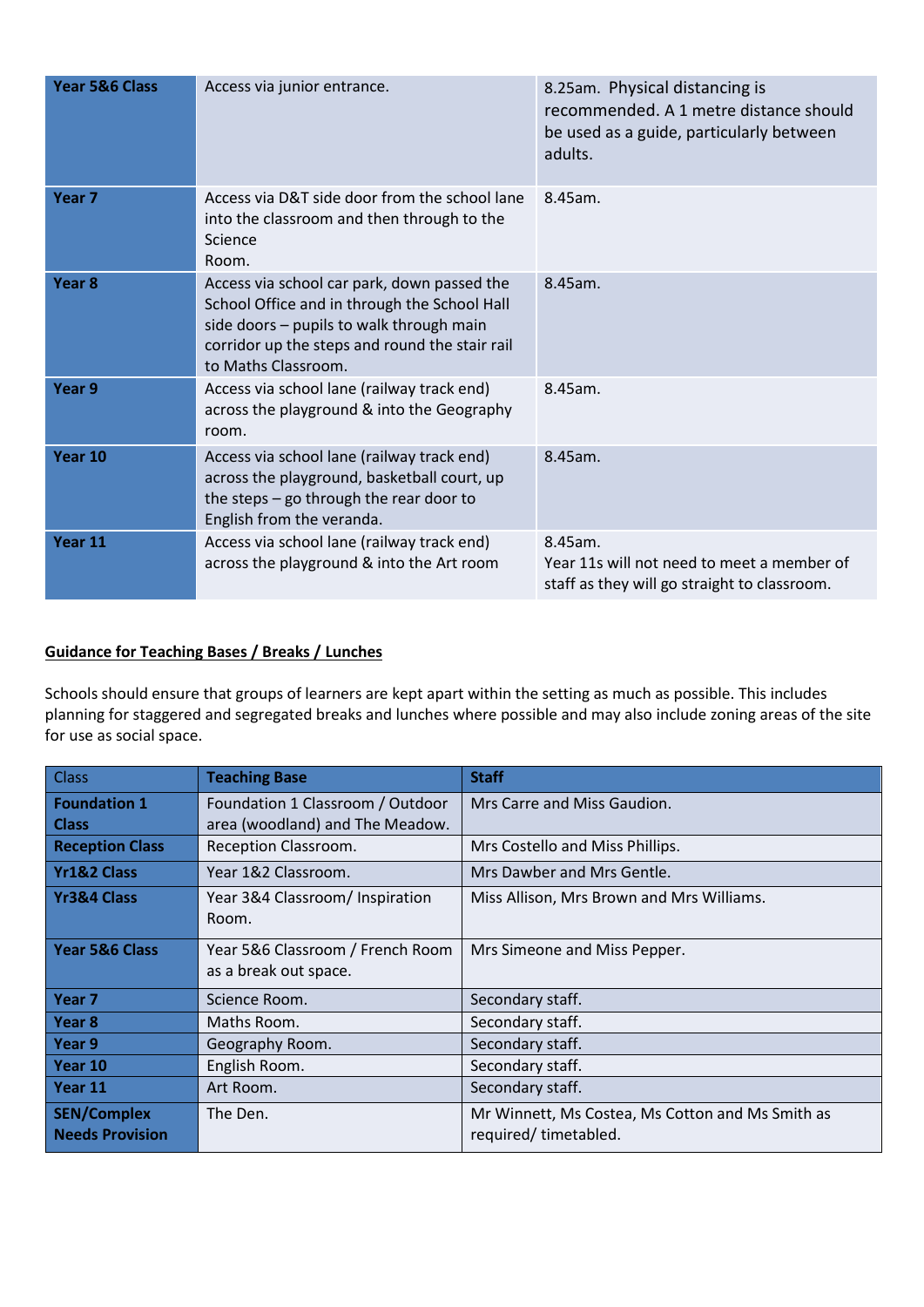# **Lunches**

| <b>Class</b>           | <b>Nominated area in school</b><br>for lunch times    | <b>Timings</b>                                                                                        |
|------------------------|-------------------------------------------------------|-------------------------------------------------------------------------------------------------------|
| <b>Reception Class</b> | The Meadow.                                           | Eat lunch from 12.25 until 12.55 in<br>Class Room Base and from 12.55 until 1.25 playtime<br>in Zone. |
| <b>Yr1&amp;2 Class</b> | Upper Field by Sea Shack -<br>tables for comfort.     | Eat lunch from 12.25 until 12.55 in<br>Class Room Base and from 12.55 until 1.25 playtime<br>in Zone. |
| Year 3&4 Class         | <b>Basket Ball Court.</b>                             | Eat lunch from 12.25 until 12.55 in<br>Class Room Base and from 12.55 until 1.25 playtime<br>in Zone. |
| Year 5&6 Class         | Playground by the Food<br>Room.                       | Eat lunch from 12.25 until 12.55 in<br>Class Room Base and from 12.55 until 1.25 playtime<br>in Zone. |
| Year <sub>7</sub>      | Upper Field by Sea Shack                              | Playtime in Zone from 12.25 until 12.55                                                               |
|                        | tables for comfort.                                   | Class Room Base from 12.55 until 1.25 to eat lunch.                                                   |
| Year <sub>8</sub>      | <b>Upper Field by Sand Pit</b><br>tables for comfort. | Playtime in Zone from 12.25 until 12.55<br>Class Room Base from 12.55 until 1.25 to eat lunch.        |
| Year 9                 | Playground by the Food<br>Room.                       | Playtime in Zone from 12.25 until 12.55<br>Class Room Base from 12.55 until 1.25 to eat lunch.        |
| Year 10                | Basket Ball Court.                                    | Playtime in Zone from 12.25 until 12.55<br>Class Room Base from 12.55 until 1.25 to eat lunch.        |
| Year 11                | Grassed Area by Music Hut                             | Playtime in Zone from 12.25 until 12.55<br>Class Room Base from 12.55 until 1.25 to eat lunch.        |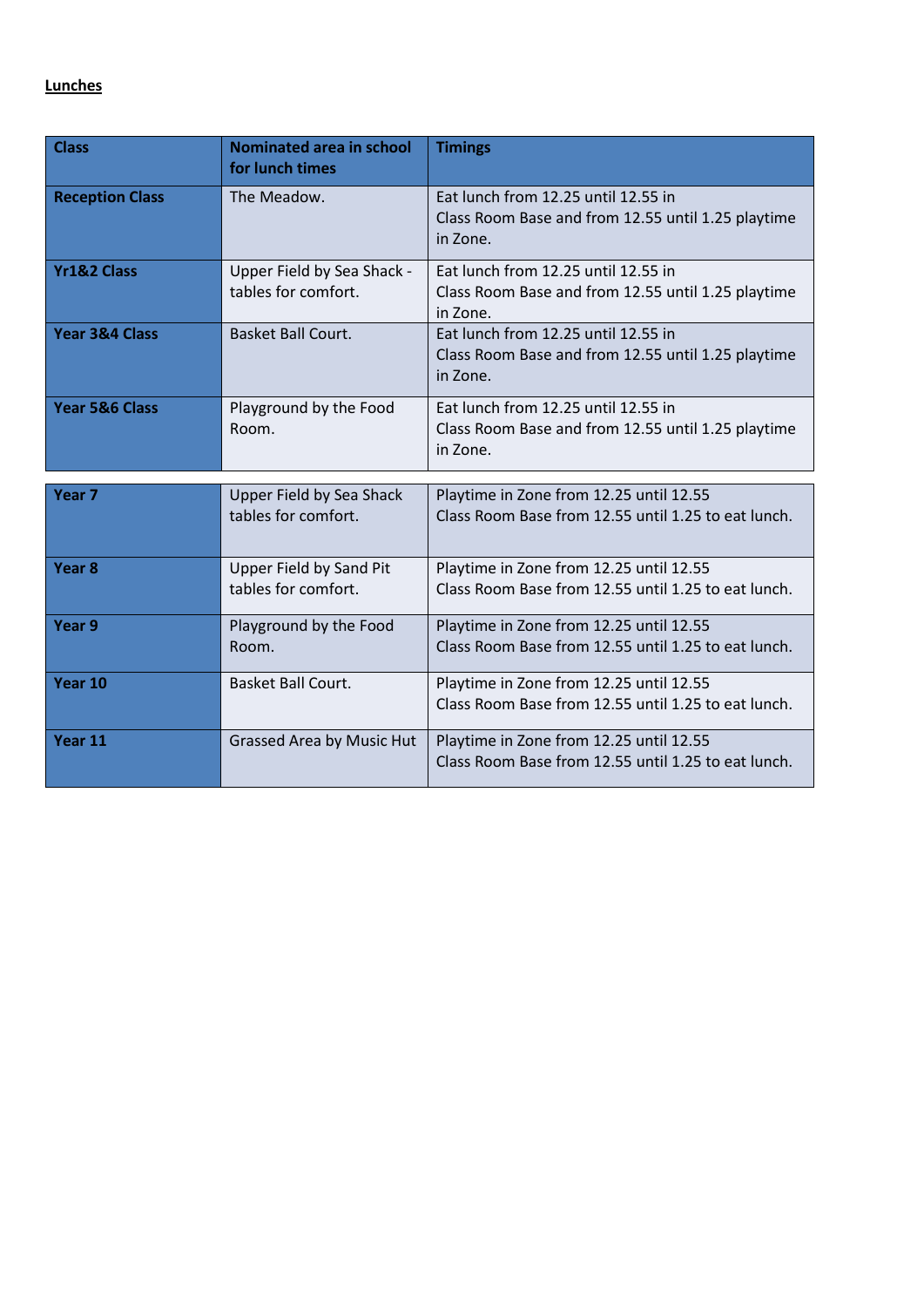## **Break Times**

| <b>Class</b>              | Nominated area in school for<br>break / lunch times                                                                                                                                                                                                                                                                                         | <b>Timings</b>                |
|---------------------------|---------------------------------------------------------------------------------------------------------------------------------------------------------------------------------------------------------------------------------------------------------------------------------------------------------------------------------------------|-------------------------------|
| <b>Foundation 1 Class</b> | <b>NA</b>                                                                                                                                                                                                                                                                                                                                   | FREE PLAY - NO TIME SPECIFIED |
| <b>Reception Class</b>    | <b>NA</b>                                                                                                                                                                                                                                                                                                                                   | FREE PLAY - NO TIME SPECIFIED |
| <b>Group 1: Yr1&amp;2</b> | Upper Field by Sea Shack - Gazebo<br>for shade / tables for comfort.                                                                                                                                                                                                                                                                        | 10.15am-10.30am.              |
| <b>Year 3&amp;4</b>       | Basket Ball Court.                                                                                                                                                                                                                                                                                                                          | 10.15am-10.30am.              |
| <b>Year 5&amp;6</b>       | Playground by the Food Room.                                                                                                                                                                                                                                                                                                                | 10.15am-10.30am.              |
| Year <sub>7</sub>         | Upper Field by Sea Shack - Gazebo<br>for shade / tables for comfort.                                                                                                                                                                                                                                                                        | 10.30am-10.45am.              |
| Year <sub>8</sub>         | Upper Field by Sand Pit - Gazebo<br>for shade / tables for comfort.                                                                                                                                                                                                                                                                         | 10.30am-10.45am.              |
| Year 9                    | Grassed area by Music Hut.                                                                                                                                                                                                                                                                                                                  | 10.30am-10.45am.              |
| Year 10                   | <b>Basket Ball Court.</b>                                                                                                                                                                                                                                                                                                                   | 10.30am-10.45am.              |
| Year 11                   | Playground by the Food Room.                                                                                                                                                                                                                                                                                                                | 10.30am-10.45am               |
| <b>Toilets</b>            | Foundation class 1- Use of their own<br>$\bullet$<br>Reception class- as above<br>$\bullet$<br>Year 1 & 2- as above<br>Year 3 & 4- Senior Toilets<br>$\bullet$<br>Year 5 & 6- Senior Toilets<br>$\bullet$<br>Year 10- All access toilet (next to the Library)<br>$\bullet$<br>Yr. 7, 8 & 9 Junior Toilets<br>$\bullet$<br>Yr. 11- Portaloos |                               |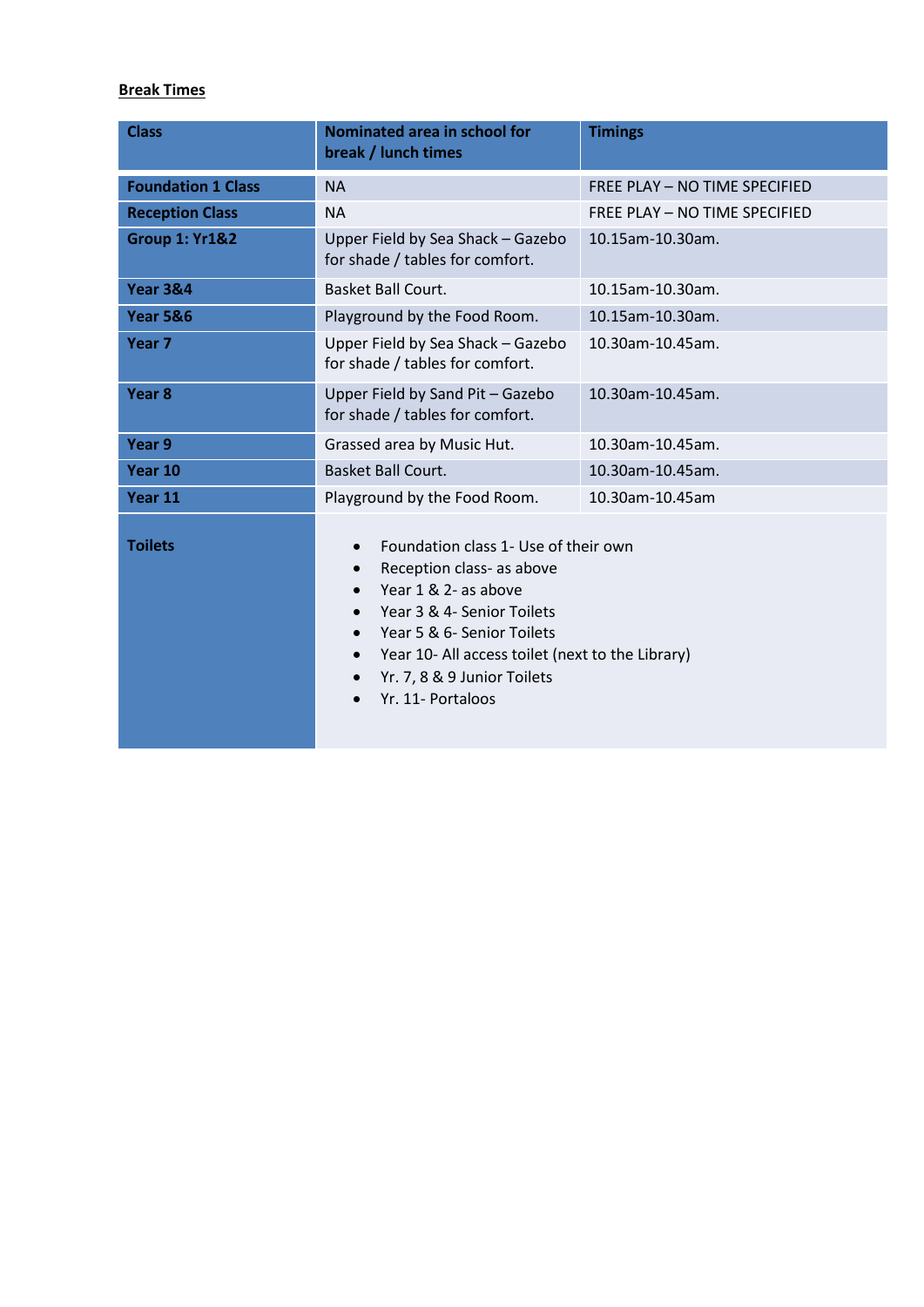#### **Learning Outside the Classroom (LOtC)**

Consideration will be given to having lessons outdoors as much as possible, weather permitting. This should be applied not only to physical activities but to other subjects as well. Where children or young people are often likely to be outside, it is important to ensure they all have weather appropriate clothing for the season. Please send in wellies or spare outdoor shoes; this has been specifically requested for younger children access The Meadow.

| <b>Class</b>              | Access to outside teaching space                             |
|---------------------------|--------------------------------------------------------------|
| <b>Foundation 1 Class</b> | $\blacktriangledown$                                         |
| <b>Reception Class</b>    | $\checkmark$                                                 |
| <b>Group 1: Yr1&amp;2</b> | $\blacktriangledown$                                         |
| <b>Group 2: Yr1&amp;2</b> | Grassed area by the Music Hut.                               |
| <b>Year 3&amp;4</b>       | Side door to classroom / Basket Ball Court.                  |
| Year 5&6                  | Side door to classroom / Playground by the Food Room.        |
| Year 7                    | Playground by French Room.                                   |
| Year 8                    | Down the fire exit in and around the ramp area.              |
| Year 9                    | Grassed area by Music Hut – to be negotiated with teacher/s. |
| Year 10                   | Veranda to English Room.                                     |
| Year 11                   | Courtyard to Art Room.                                       |

#### **Mental Health & Well-Being**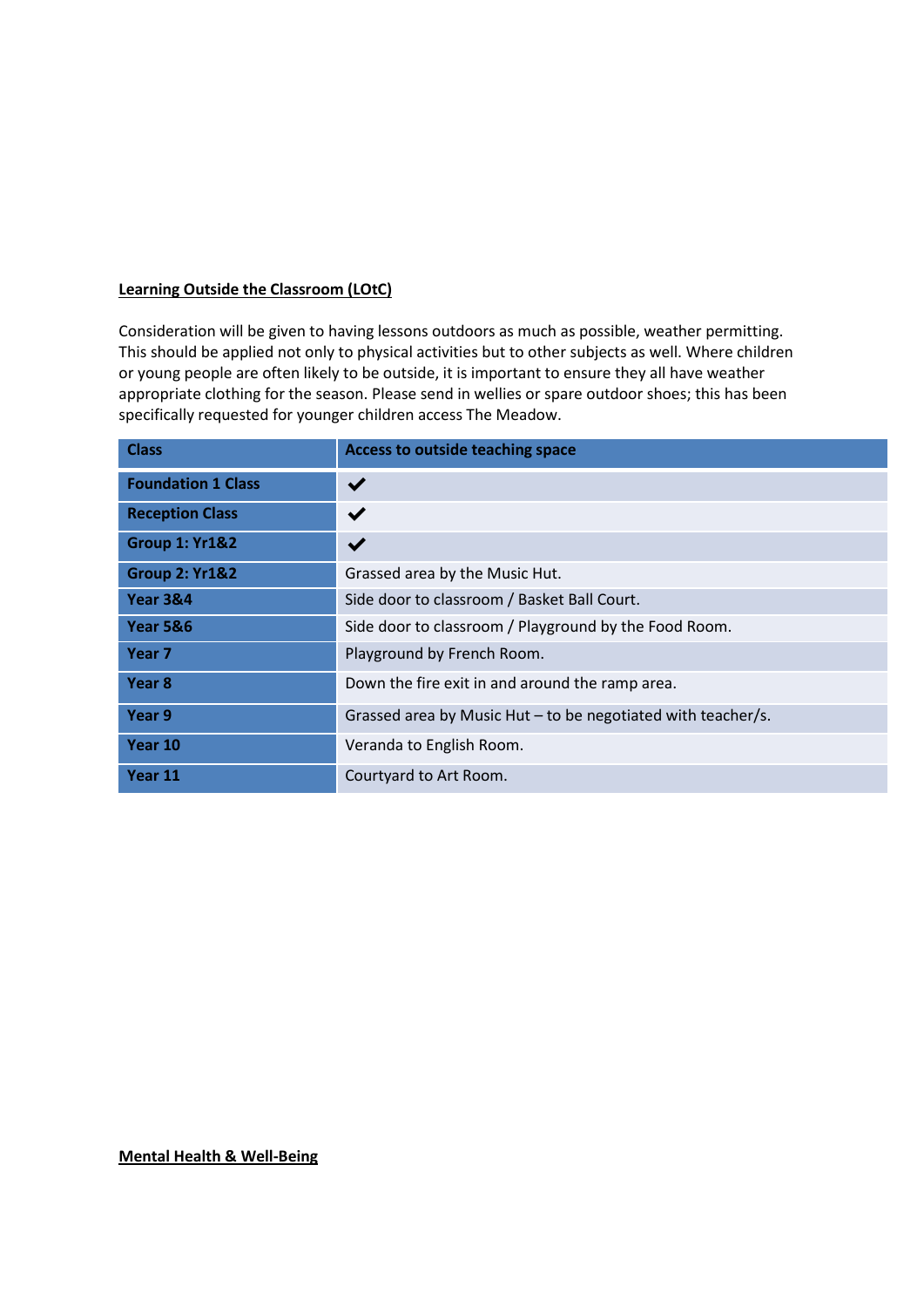Staff will seek to give:

 $\triangledown$  opportunities for children and young people to talk about their experiences of the past few weeks

- $\triangledown$  opportunities for one-to-one conversations with trusted adults where this may be supportive
- $\triangledown$  some refocused lessons on relevant topics, for example, mental wellbeing or staying safe

 $\triangledown$  pastoral activity, such as positive opportunities to renew and develop friendships and peer groups

 $\blacktriangleright$  other enriching developmental activities

## **Equipment**

Children and young people **should be encouraged** to bring in their own equipment wherever possible, including pens and pencils. For primary classes **(only)** we can provide individual sets of equipment for learners who may not have their own resources available.

### **Homework**

Homework and reading books will operate as per usual.

### **FAQ's:**

### **Facemasks**

**All secondary aged learners** (unless exempted) are expected to wear face coverings on school transport, in the buildings and in classrooms to reduce the spread of the virus. This is a change from previous guidance due to the high transmissibility of the new variant. Breaks must be built into the day so that they can be taken off safely and give learners a break. **Face coverings - Primary aged learners** should be supported to wear a face covering, where they can tolerate it.

**Social Distancing -** As often as possible and for as long as possible, a 1 metre distance should be used as a guide, particularly between adults. This will mean some adjustments to the way learning is delivered ensuring that it does not rely on physically collaborative activity. Consideration will need to be given to the delivery of practical lessons and where possible these should be delivered by teachers to minimise movement in classrooms. The layout of rooms and learning environments may need to be adjusted.

### **Uniform**

Friday 18 March, 2022 is Red Nose Day (non-uniform £1 for the appeal and Ukraine and communicated in previous comms to parent by Group Call).

From **Monday 21 March, 2022** all children, young people and staff will wear appropriate clothing that is not uniform. We are relaxing our approach to wearing of uniform again due to the need to keep rooms and the school generally well ventilated. We will give you fair warning when we intend to resume uniform wearing again.

### **School Transport**

Wherever possible journeys to school should support and enhance **active travel** choices. Children, young people and staff should be encouraged to cycle, walk or travel by car if at all possible. Learners travelling to school should avoid the use of public transport wherever possible – this includes school buses. Bus travel will operate for those children who cannot get to school any other way. Ventilation on buses will be prioritised by providers.